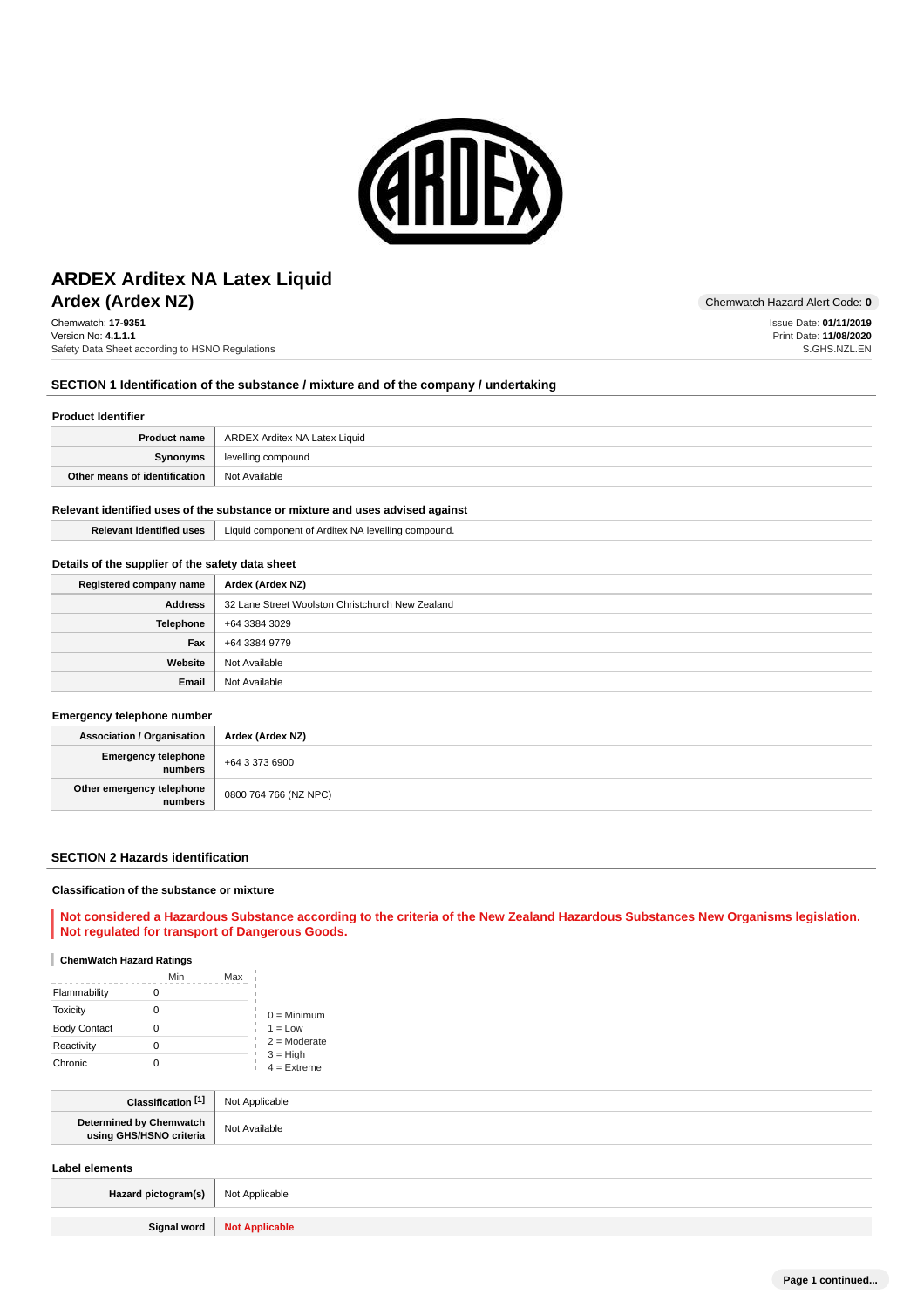### **Hazard statement(s)**

Not Applicable

### **Precautionary statement(s) Prevention** Not Applicable

**Precautionary statement(s) Response**

Not Applicable

### **Precautionary statement(s) Storage** Not Applicable

### **Precautionary statement(s) Disposal** Not Applicable

### **SECTION 3 Composition / information on ingredients**

#### **Substances**

See section below for composition of Mixtures

### **Mixtures**

| <b>CAS No</b> | %[weight] | Name                        |
|---------------|-----------|-----------------------------|
| Not Available | >5        | latex emulsion, unspecified |
| 7732-18-5     | >60       | water                       |

### **SECTION 4 First aid measures**

#### **Description of first aid measures**

| <b>Eye Contact</b>  | If this product comes in contact with eyes:<br>▶ Wash out immediately with water.<br>If irritation continues, seek medical attention.<br>Removal of contact lenses after an eye injury should only be undertaken by skilled personnel. |
|---------------------|----------------------------------------------------------------------------------------------------------------------------------------------------------------------------------------------------------------------------------------|
| <b>Skin Contact</b> | If skin or hair contact occurs:<br>Flush skin and hair with running water (and soap if available).<br>Seek medical attention in event of irritation.                                                                                   |
| Inhalation          | If fumes, aerosols or combustion products are inhaled remove from contaminated area.<br>Other measures are usually unnecessary.                                                                                                        |
| Ingestion           | Immediately give a glass of water.<br>First aid is not generally required. If in doubt, contact a Poisons Information Centre or a doctor.                                                                                              |

#### **Indication of any immediate medical attention and special treatment needed**

Treat symptomatically.

#### **SECTION 5 Firefighting measures**

#### **Extinguishing media**

- **F** There is no restriction on the type of extinguisher which may be used.
- Use extinguishing media suitable for surrounding area.

#### **Special hazards arising from the substrate or mixture**

| <b>Fire Incompatibility</b>    | None known.                                                                                                                                                                                                                                                                                         |
|--------------------------------|-----------------------------------------------------------------------------------------------------------------------------------------------------------------------------------------------------------------------------------------------------------------------------------------------------|
| <b>Advice for firefighters</b> |                                                                                                                                                                                                                                                                                                     |
| <b>Fire Fighting</b>           | Alert Fire Brigade and tell them location and nature of hazard.<br>• Wear breathing apparatus plus protective gloves in the event of a fire.<br>▶ Prevent, by any means available, spillage from entering drains or water courses.<br>▶ Use fire fighting procedures suitable for surrounding area. |
| <b>Fire/Explosion Hazard</b>   | Non combustible.<br>Not considered a significant fire risk, however containers may burn.                                                                                                                                                                                                            |

### **SECTION 6 Accidental release measures**

#### **Personal precautions, protective equipment and emergency procedures**

See section 8

# **Environmental precautions**

See section 12

### **Methods and material for containment and cleaning up**

| <b>Minor Spills</b> | Clean up all spills immediately.<br>Avoid breathing vapours and contact with skin and eyes.<br>• Control personal contact with the substance, by using protective equipment.<br>• Contain and absorb spill with sand, earth, inert material or vermiculite. |
|---------------------|-------------------------------------------------------------------------------------------------------------------------------------------------------------------------------------------------------------------------------------------------------------|
|---------------------|-------------------------------------------------------------------------------------------------------------------------------------------------------------------------------------------------------------------------------------------------------------|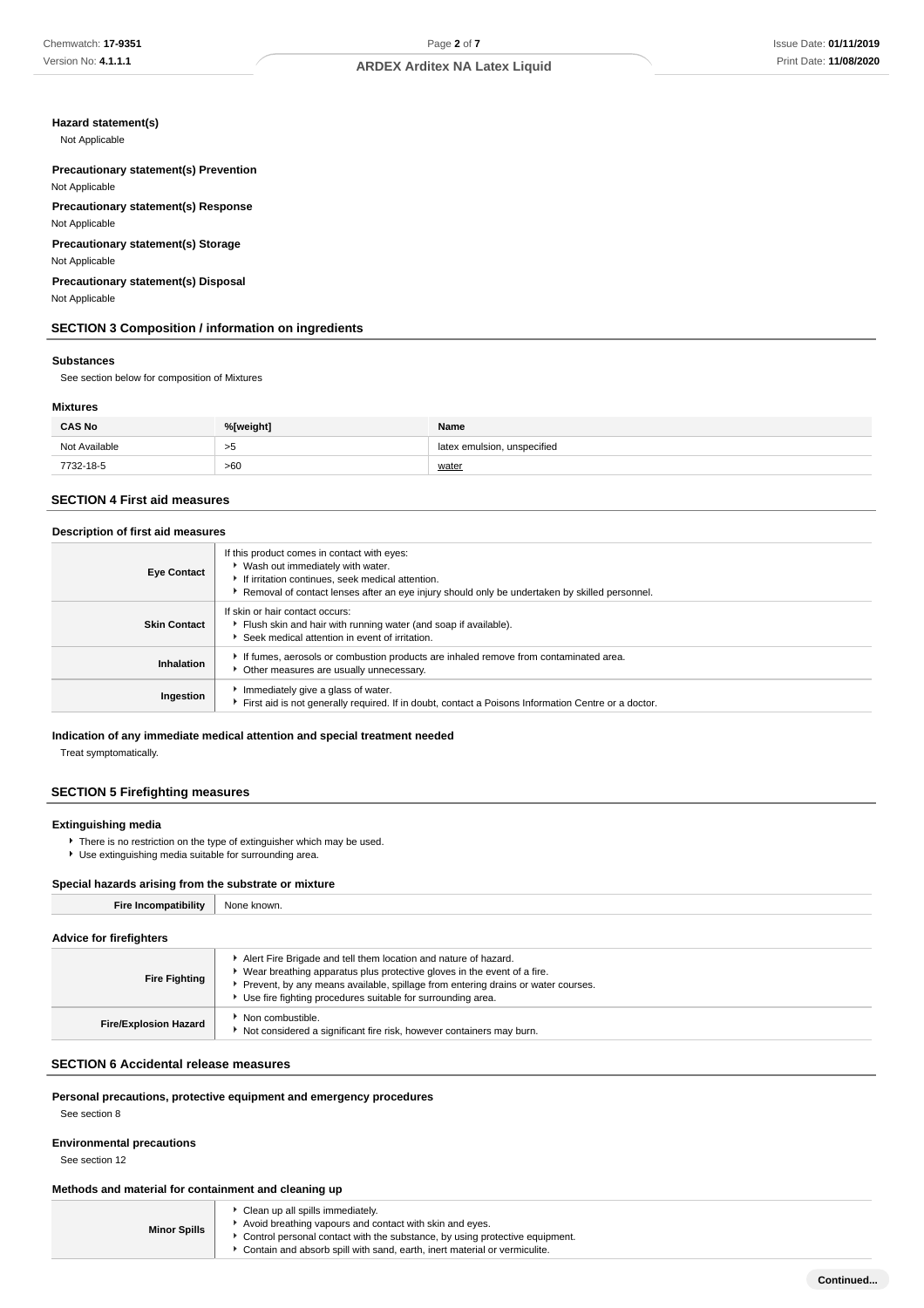| <b>Major Spills</b> | Minor hazard.<br>Clear area of personnel.<br>Alert Fire Brigade and tell them location and nature of hazard.<br>▶ Control personal contact with the substance, by using protective equipment as required. |
|---------------------|-----------------------------------------------------------------------------------------------------------------------------------------------------------------------------------------------------------|
|---------------------|-----------------------------------------------------------------------------------------------------------------------------------------------------------------------------------------------------------|

Personal Protective Equipment advice is contained in Section 8 of the SDS.

## **SECTION 7 Handling and storage**

| Precautions for safe handling                                |                                                                                                                                                                                        |  |
|--------------------------------------------------------------|----------------------------------------------------------------------------------------------------------------------------------------------------------------------------------------|--|
| Safe handling                                                | Limit all unnecessary personal contact.<br>▶ Wear protective clothing when risk of exposure occurs.<br>▶ Use in a well-ventilated area.<br>Avoid contact with incompatible materials.  |  |
| Other information                                            | Store in original containers.<br>▶ Keep containers securely sealed.<br>Store in a cool, dry, well-ventilated area.<br>Store away from incompatible materials and foodstuff containers. |  |
| Conditions for safe storage, including any incompatibilities |                                                                                                                                                                                        |  |
| Cuitable container                                           | • Polyethylene or polypropylene container.<br><b>E</b> Pooking as recommended by manufacturer                                                                                          |  |

| Storage incompatibility | Avoid contamination of water, foodstuffs, feed or seed.                                                     |
|-------------------------|-------------------------------------------------------------------------------------------------------------|
| Suitable container      | Packing as recommended by manufacturer.<br>* Check all containers are clearly labelled and free from leaks. |

## **SECTION 8 Exposure controls / personal protection**

#### **Control parameters**

### **Occupational Exposure Limits (OEL)**

#### **INGREDIENT DATA**

Not Available

#### **Emergency Limits**

| Ingredient                    | <b>Material name</b> | TEEL-1        | TEEL-2              | TEEL-3        |
|-------------------------------|----------------------|---------------|---------------------|---------------|
| ARDEX Arditex NA Latex Liquid | Not Available        | Not Available | Not Available       | Not Available |
|                               |                      |               |                     |               |
| Ingredient                    | Original IDLH        |               | <b>Revised IDLH</b> |               |
| water                         | Not Available        |               | Not Available       |               |

### **Exposure controls**

| Appropriate engineering<br>controls | Engineering controls are used to remove a hazard or place a barrier between the worker and the hazard. Well-designed engineering controls can<br>be highly effective in protecting workers and will typically be independent of worker interactions to provide this high level of protection.<br>The basic types of engineering controls are:<br>Process controls which involve changing the way a job activity or process is done to reduce the risk.<br>Enclosure and/or isolation of emission source which keeps a selected hazard "physically" away from the worker and ventilation that strategically<br>"adds" and "removes" air in the work environment.   |
|-------------------------------------|-------------------------------------------------------------------------------------------------------------------------------------------------------------------------------------------------------------------------------------------------------------------------------------------------------------------------------------------------------------------------------------------------------------------------------------------------------------------------------------------------------------------------------------------------------------------------------------------------------------------------------------------------------------------|
| <b>Personal protection</b>          |                                                                                                                                                                                                                                                                                                                                                                                                                                                                                                                                                                                                                                                                   |
| Eye and face protection             | Safety glasses with side shields<br>Chemical goggles.<br>Contact lenses may pose a special hazard; soft contact lenses may absorb and concentrate irritants. A written policy document, describing<br>the wearing of lenses or restrictions on use, should be created for each workplace or task. This should include a review of lens absorption<br>and adsorption for the class of chemicals in use and an account of injury experience.                                                                                                                                                                                                                        |
| <b>Skin protection</b>              | See Hand protection below                                                                                                                                                                                                                                                                                                                                                                                                                                                                                                                                                                                                                                         |
| <b>Hands/feet protection</b>        | Wear general protective gloves, eg. light weight rubber gloves.<br>The selection of suitable gloves does not only depend on the material, but also on further marks of quality which vary from manufacturer to<br>manufacturer. Where the chemical is a preparation of several substances, the resistance of the glove material can not be calculated in advance<br>and has therefore to be checked prior to the application.<br>The exact break through time for substances has to be obtained from the manufacturer of the protective gloves and has to be observed when<br>making a final choice.<br>Personal hygiene is a key element of effective hand care. |
| <b>Body protection</b>              | See Other protection below                                                                                                                                                                                                                                                                                                                                                                                                                                                                                                                                                                                                                                        |
| Other protection                    | No special equipment needed when handling small quantities.<br><b>OTHERWISE:</b><br>• Overalls.<br><b>Barrier cream.</b><br>Eyewash unit.                                                                                                                                                                                                                                                                                                                                                                                                                                                                                                                         |

### **Recommended material(s)**

**GLOVE SELECTION INDEX**

Glove selection is based on a modified presentation of the: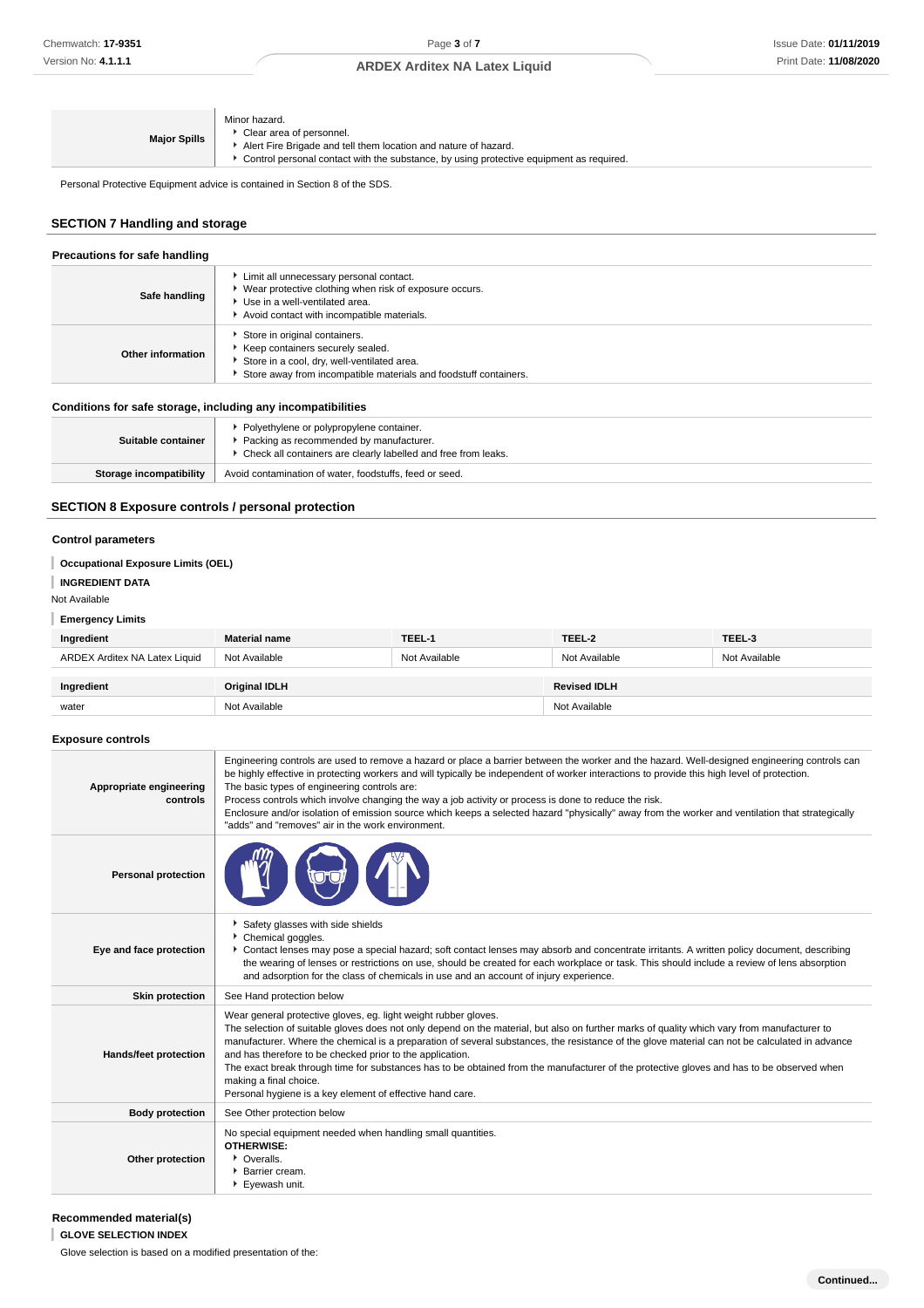#### **"Forsberg Clothing Performance Index".**

 The effect(s) of the following substance(s) are taken into account in the **computer-generated** selection: ARDEX Arditex NA Latex Liquid

| <b>CPI</b>     |
|----------------|
| $\mathsf{A}$   |
| $\mathsf{A}$   |
| $\overline{a}$ |
| $\sim$<br>◡    |
| $\sim$<br>v    |
|                |

\* CPI - Chemwatch Performance Index

A: Best Selection

B: Satisfactory; may degrade after 4 hours continuous immersion

C: Poor to Dangerous Choice for other than short term immersion

**NOTE**: As a series of factors will influence the actual performance of the glove, a final selection must be based on detailed observation. -

\* Where the glove is to be used on a short term, casual or infrequent basis, factors such as "feel" or convenience (e.g. disposability), may dictate a choice of gloves which might otherwise be unsuitable following long-term or frequent use. A qualified practitioner should be consulted.

#### **SECTION 9 Physical and chemical properties**

### **Information on basic physical and chemical properties**

| Appearance                                      | Liquid; mixes with water. |                                            |                |
|-------------------------------------------------|---------------------------|--------------------------------------------|----------------|
|                                                 |                           |                                            |                |
| <b>Physical state</b>                           | Liquid                    | Relative density (Water = 1)               | Not Available  |
| Odour                                           | Not Available             | Partition coefficient n-octanol<br>/ water | Not Available  |
| <b>Odour threshold</b>                          | Not Available             | Auto-ignition temperature (°C)             | Not Applicable |
| pH (as supplied)                                | Not Applicable            | <b>Decomposition temperature</b>           | Not Available  |
| Melting point / freezing point<br>(°C)          | Not Available             | Viscosity (cSt)                            | Not Available  |
| Initial boiling point and boiling<br>range (°C) | Not Available             | Molecular weight (g/mol)                   | Not Applicable |
| Flash point (°C)                                | Not Applicable            | <b>Taste</b>                               | Not Available  |
| <b>Evaporation rate</b>                         | Not Available             | <b>Explosive properties</b>                | Not Available  |
| Flammability                                    | Not Applicable            | <b>Oxidising properties</b>                | Not Available  |
| Upper Explosive Limit (%)                       | Not Applicable            | Surface Tension (dyn/cm or<br>mN/m         | Not Available  |
| Lower Explosive Limit (%)                       | Not Applicable            | <b>Volatile Component (%vol)</b>           | Not Available  |
| Vapour pressure (kPa)                           | Not Available             | Gas group                                  | Not Available  |
| Solubility in water                             | Miscible                  | pH as a solution (1%)                      | Not Applicable |
| Vapour density (Air = 1)                        | Not Available             | VOC g/L                                    | Not Available  |

#### **SECTION 10 Stability and reactivity**

| Reactivity                                 | See section 7                                                                                                                        |
|--------------------------------------------|--------------------------------------------------------------------------------------------------------------------------------------|
| <b>Chemical stability</b>                  | • Unstable in the presence of incompatible materials.<br>▶ Product is considered stable.<br>Hazardous polymerisation will not occur. |
| Possibility of hazardous<br>reactions      | See section 7                                                                                                                        |
| <b>Conditions to avoid</b>                 | See section 7                                                                                                                        |
| Incompatible materials                     | See section 7                                                                                                                        |
| <b>Hazardous decomposition</b><br>products | See section 5                                                                                                                        |

### **SECTION 11 Toxicological information**

#### **Information on toxicological effects**

| Inhaled             | The material is not thought to produce adverse health effects or irritation of the respiratory tract (as classified by EC Directives using animal<br>models). Nevertheless, good hygiene practice requires that exposure be kept to a minimum and that suitable control measures be used in an<br>occupational setting.<br>Not normally a hazard due to non-volatile nature of product |
|---------------------|----------------------------------------------------------------------------------------------------------------------------------------------------------------------------------------------------------------------------------------------------------------------------------------------------------------------------------------------------------------------------------------|
| Ingestion           | The material has NOT been classified by EC Directives or other classification systems as "harmful by ingestion". This is because of the lack of<br>corroborating animal or human evidence.                                                                                                                                                                                             |
| <b>Skin Contact</b> | The material is not thought to produce adverse health effects or skin irritation following contact (as classified by EC Directives using animal<br>models). Nevertheless, good hygiene practice requires that exposure be kept to a minimum and that suitable gloves be used in an occupational<br>setting.                                                                            |
| Eye                 | Although the liquid is not thought to be an irritant (as classified by EC Directives), direct contact with the eye may produce transient discomfort<br>characterised by tearing or conjunctival redness (as with windburn).                                                                                                                                                            |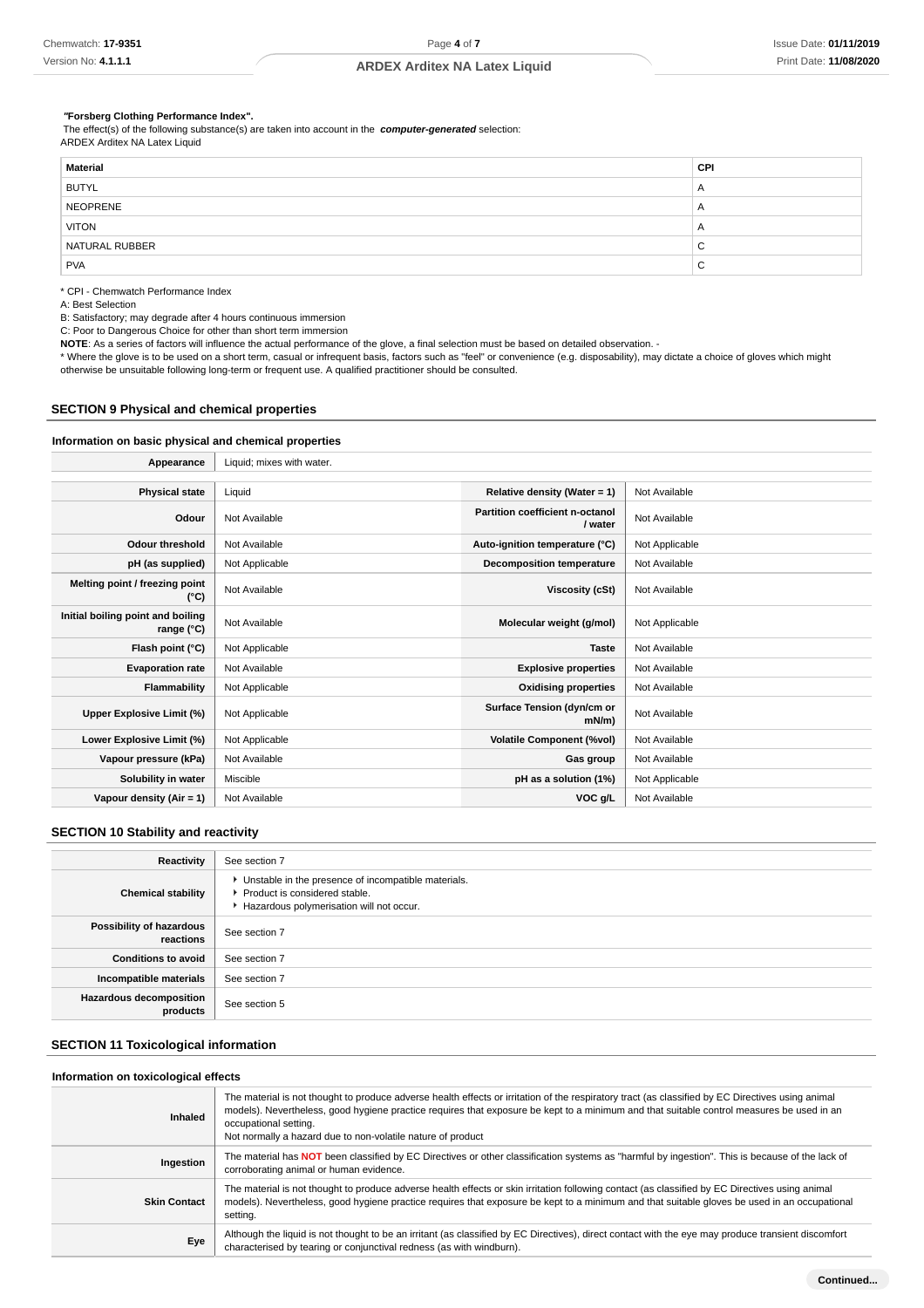| Chronic                                     | Long-term exposure to the product is not thought to produce chronic effects adverse to the health (as classified by EC Directives using animal<br>models); nevertheless exposure by all routes should be minimised as a matter of course. |                                 |                                                                                                                                                                     |
|---------------------------------------------|-------------------------------------------------------------------------------------------------------------------------------------------------------------------------------------------------------------------------------------------|---------------------------------|---------------------------------------------------------------------------------------------------------------------------------------------------------------------|
| <b>ARDEX Arditex NA Latex</b>               | <b>TOXICITY</b>                                                                                                                                                                                                                           | <b>IRRITATION</b>               |                                                                                                                                                                     |
| Liquid                                      | Not Available                                                                                                                                                                                                                             | Not Available                   |                                                                                                                                                                     |
|                                             | <b>TOXICITY</b><br><b>IRRITATION</b>                                                                                                                                                                                                      |                                 |                                                                                                                                                                     |
| water                                       | Oral (rat) LD50: >90000 mg/kg <sup>[2]</sup>                                                                                                                                                                                              | Not Available                   |                                                                                                                                                                     |
| Legend:                                     | 1. Value obtained from Europe ECHA Registered Substances - Acute toxicity 2.* Value obtained from manufacturer's SDS. Unless otherwise<br>specified data extracted from RTECS - Register of Toxic Effect of chemical Substances           |                                 |                                                                                                                                                                     |
| <b>WATER</b>                                | No significant acute toxicological data identified in literature search.                                                                                                                                                                  |                                 |                                                                                                                                                                     |
| <b>Acute Toxicity</b>                       | ×                                                                                                                                                                                                                                         | Carcinogenicity                 | ×                                                                                                                                                                   |
| <b>Skin Irritation/Corrosion</b>            | ×                                                                                                                                                                                                                                         | Reproductivity                  | ×                                                                                                                                                                   |
| <b>Serious Eye Damage/Irritation</b>        | ×                                                                                                                                                                                                                                         | <b>STOT - Single Exposure</b>   | ×                                                                                                                                                                   |
| <b>Respiratory or Skin</b><br>sensitisation | ×                                                                                                                                                                                                                                         | <b>STOT - Repeated Exposure</b> | ×                                                                                                                                                                   |
| <b>Mutagenicity</b>                         | ×                                                                                                                                                                                                                                         | <b>Aspiration Hazard</b>        | ×                                                                                                                                                                   |
|                                             |                                                                                                                                                                                                                                           | Legend:                         | $\blacktriangleright$ - Data either not available or does not fill the criteria for classification<br>$\blacktriangleright$ - Data available to make classification |

### **SECTION 12 Ecological information**

#### **Toxicity ARDEX Arditex NA Latex Liquid Endpoint Test Duration (hr) Species Value Source** Not<br>Available Not Not Not Available Not Available Not Available Not Available Not Available Not Available Not Ava Available Not Available

|         | Endpoint                                                                                                                                                                                                                                                                                                                                                                                        | <b>Test Duration (hr)</b> | <b>Species</b>                | Value        | Source |
|---------|-------------------------------------------------------------------------------------------------------------------------------------------------------------------------------------------------------------------------------------------------------------------------------------------------------------------------------------------------------------------------------------------------|---------------------------|-------------------------------|--------------|--------|
| water   | LC50                                                                                                                                                                                                                                                                                                                                                                                            | 96                        | Fish                          | 897.520ma/L  | 3      |
|         | EC50                                                                                                                                                                                                                                                                                                                                                                                            | 96                        | Algae or other aguatic plants | 8768.874mg/L | - 3    |
| Legend: | Extracted from 1. IUCLID Toxicity Data 2. Europe ECHA Registered Substances - Ecotoxicological Information - Aquatic Toxicity 3. EPIWIN Suite<br>V3.12 (QSAR) - Aquatic Toxicity Data (Estimated) 4. US EPA, Ecotox database - Aquatic Toxicity Data 5. ECETOC Aquatic Hazard Assessment<br>Data 6. NITE (Japan) - Bioconcentration Data 7. METI (Japan) - Bioconcentration Data 8. Vendor Data |                           |                               |              |        |

### **Persistence and degradability**

| Ingredient                 | Persistence: Water/Soil | Persistence: Air |
|----------------------------|-------------------------|------------------|
| water                      | LOW                     | LOW              |
| Dissasiwo daliwa natantial |                         |                  |

#### **Bioaccumulative potential**

| Ingredient              | <b>Bioaccumulation</b>  |
|-------------------------|-------------------------|
| water                   | LOW (LogKOW = $-1.38$ ) |
| <b>Mobility in soil</b> |                         |
| Ingredient              | <b>Mobility</b>         |
| water                   | LOW ( $KOC = 14.3$ )    |

### **SECTION 13 Disposal considerations**

| Waste treatment methods      |                                                                                                                                                                                                                                                                |
|------------------------------|----------------------------------------------------------------------------------------------------------------------------------------------------------------------------------------------------------------------------------------------------------------|
| Product / Packaging disposal | Recycle wherever possible or consult manufacturer for recycling options.<br>Consult State Land Waste Management Authority for disposal.<br>Bury residue in an authorised landfill.<br>Recycle containers if possible, or dispose of in an authorised landfill. |

Ensure that the hazardous substance is disposed in accordance with the Hazardous Substances (Disposal) Notice 2017

#### **Disposal Requirements**

Not applicable as substance/ material is non hazardous.

### **SECTION 14 Transport information**

# **Labels Required Marine Pollutant** NO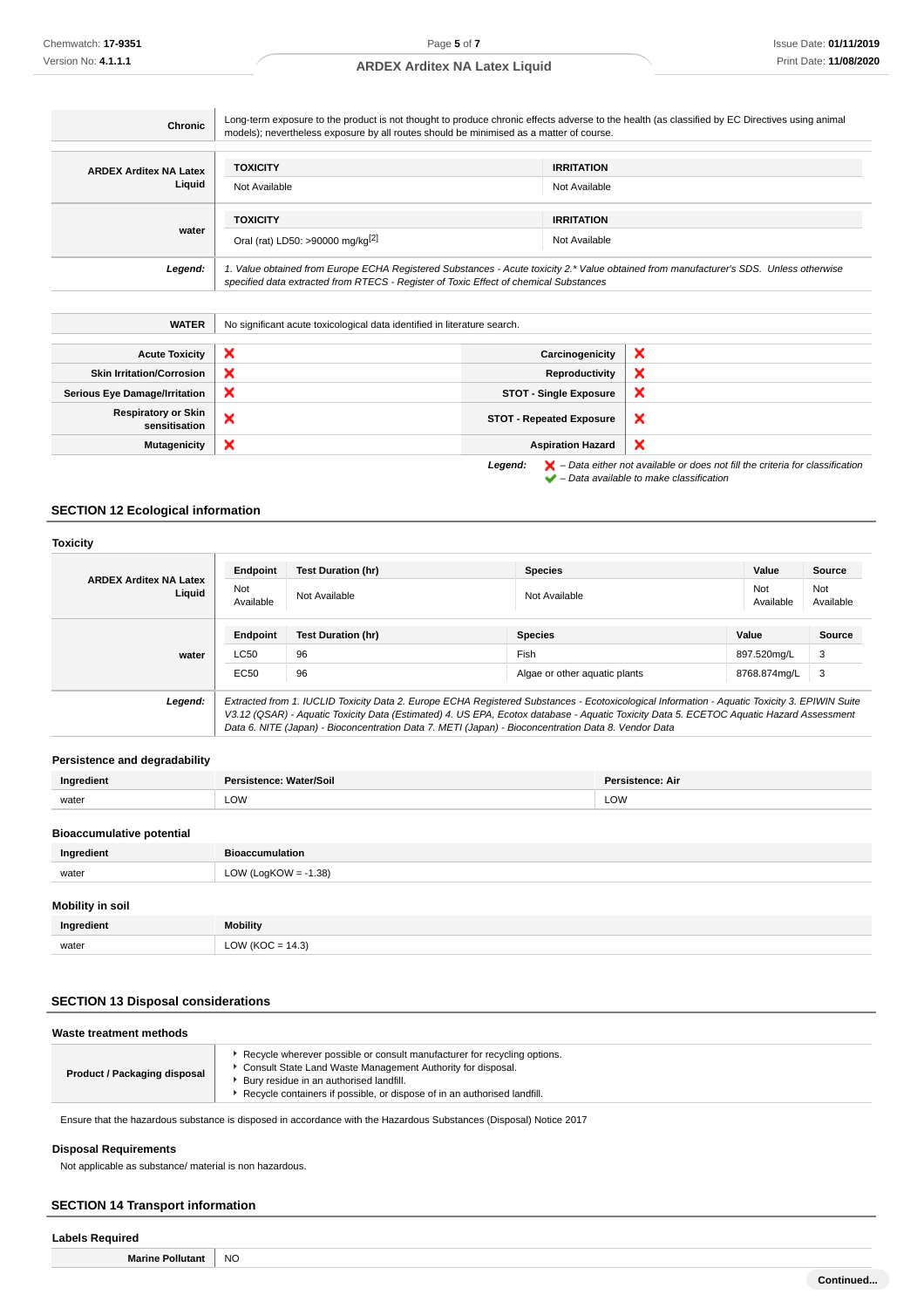## **HAZCHEM** Not Applicable

**Land transport (UN): NOT REGULATED FOR TRANSPORT OF DANGEROUS GOODS**

## **Air transport (ICAO-IATA / DGR): NOT REGULATED FOR TRANSPORT OF DANGEROUS GOODS**

#### **Sea transport (IMDG-Code / GGVSee): NOT REGULATED FOR TRANSPORT OF DANGEROUS GOODS**

**Transport in bulk according to Annex II of MARPOL and the IBC code**

Not Applicable

### **SECTION 15 Regulatory information**

#### **Safety, health and environmental regulations / legislation specific for the substance or mixture**

| This substance is to be managed using the conditions specified in an applicable Group Standard |                       |  |
|------------------------------------------------------------------------------------------------|-----------------------|--|
| <b>HSR Number</b>                                                                              | <b>Group Standard</b> |  |
| Not Applicable                                                                                 | Not Applicable        |  |

#### **water is found on the following regulatory lists**

New Zealand Inventory of Chemicals (NZIoC)

#### **Hazardous Substance Location**

Subject to the Health and Safety at Work (Hazardous Substances) Regulations 2017.

| <b>Hazard Class</b> | <b>Quantity (Closed Containers)</b> | <b>Quantity (Open Containers)</b> |
|---------------------|-------------------------------------|-----------------------------------|
| Not Applicable      | Not Applicable                      | Not Applicable                    |

#### **Certified Handler**

Subject to Part 4 of the Health and Safety at Work (Hazardous Substances) Regulations 2017.

| Class of subsy.<br>.tance | <b>Quantities</b> |
|---------------------------|-------------------|
| Not Annlicable            | Not Applicable    |

Refer Group Standards for further information

### **Tracking Requirements**

Not Applicable

#### **National Inventory Status**

| <b>National Inventory</b>                          | <b>Status</b>                                                                                                                                                                                            |
|----------------------------------------------------|----------------------------------------------------------------------------------------------------------------------------------------------------------------------------------------------------------|
| Australia - AIIC                                   | Yes                                                                                                                                                                                                      |
| Australia - AIIC / Australia<br>Non-Industrial Use | No (water)                                                                                                                                                                                               |
| Canada - DSL                                       | Yes                                                                                                                                                                                                      |
| Canada - NDSL                                      | No (water)                                                                                                                                                                                               |
| China - IECSC                                      | Yes                                                                                                                                                                                                      |
| Europe - EINEC / ELINCS / NLP                      | Yes                                                                                                                                                                                                      |
| Japan - ENCS                                       | Yes                                                                                                                                                                                                      |
| Korea - KECI                                       | Yes                                                                                                                                                                                                      |
| New Zealand - NZIoC                                | Yes                                                                                                                                                                                                      |
| Philippines - PICCS                                | Yes                                                                                                                                                                                                      |
| USA - TSCA                                         | Yes                                                                                                                                                                                                      |
| Taiwan - TCSI                                      | Yes                                                                                                                                                                                                      |
| Mexico - INSQ                                      | Yes                                                                                                                                                                                                      |
| Vietnam - NCI                                      | Yes                                                                                                                                                                                                      |
| Russia - ARIPS                                     | Yes                                                                                                                                                                                                      |
| Legend:                                            | Yes = All CAS declared ingredients are on the inventory<br>No = One or more of the CAS listed ingredients are not on the inventory and are not exempt from listing(see specific ingredients in brackets) |

### **SECTION 16 Other information**

#### **SDS Version Summary**

| <b>Version</b> | <b>Issue Date</b> | <b>Sections Updated</b>                                                        |
|----------------|-------------------|--------------------------------------------------------------------------------|
| 3.1.1.1        | 24/12/2015        | Name                                                                           |
| 4.1.1.1        | 01/11/2019        | One-off system update. NOTE: This may or may not change the GHS classification |

**Continued...**